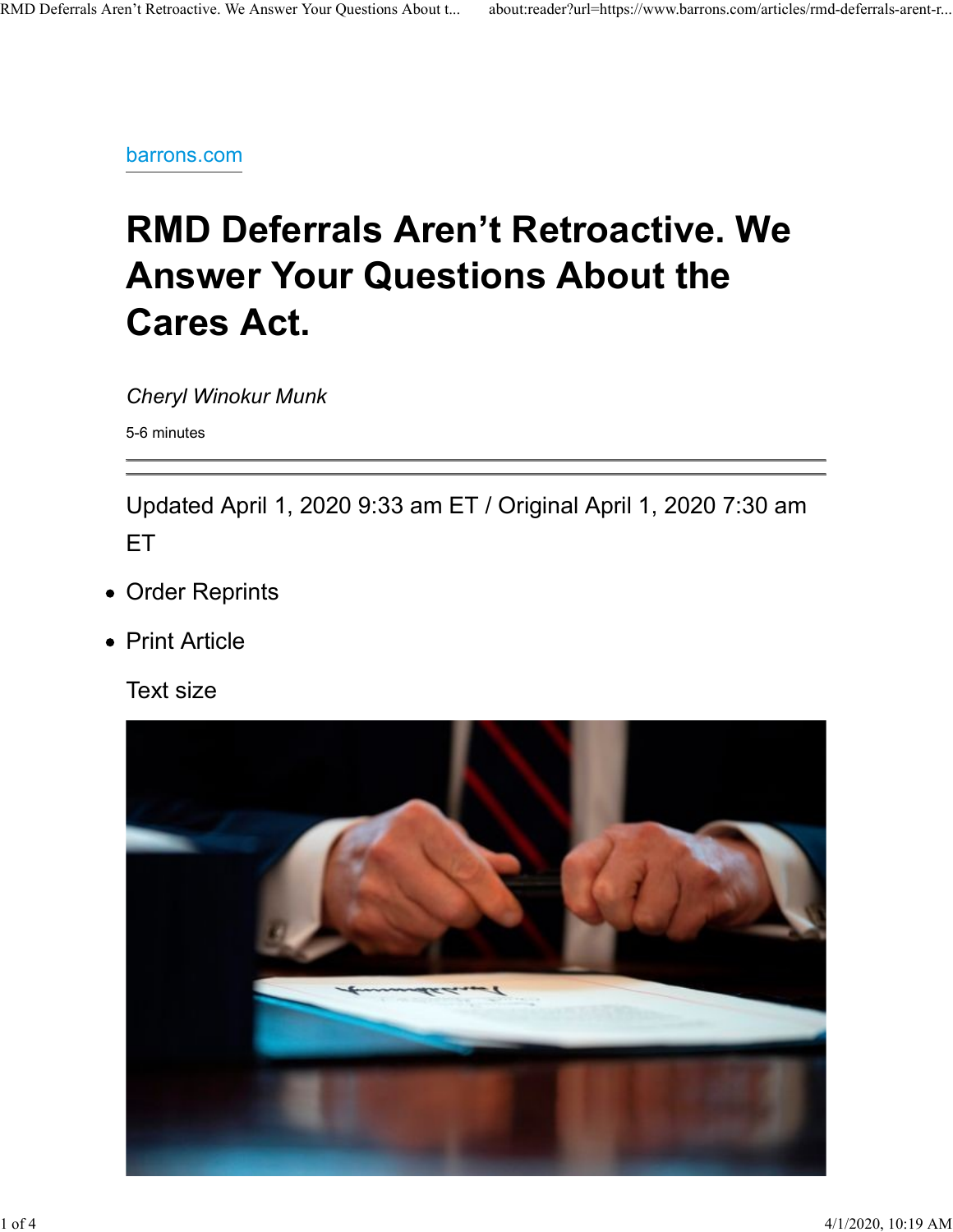US President Donald Trump signs the CARES act, a \$2 trillion rescue package to provide economic relief amid the coronavirus outbreak, at the Oval Office of the White House on March 27, 2020. RMD Deferrals Aren't Retroactive. We Answer Your Questions About t... about:reader?url=https://www.barrons.com/articles/rmd-deferrals-arent-r...<br> **Example:** The Campbell Transport of the CADEO path of CADEO path of CADEO p

Photograph by Jim Watson/AFP via Getty Images

The \$2 trillion federal coronavirus-aid package includes a number of provisions to ease the financial burden retirees and savers face after the pandemic tanked U.S. financial markets and shuttered swaths of the economy.

Aside from making it easier for workers to access 401(k) savings, the Cares Act suspends required minimum distributions for this year from company plans like a 401(k) and 403(b) or individual retirement accounts. It's welcome news for account holders who won't have to take distributions or pay hefty taxes at a time when many portfolios are down sharply from near-record highs of Dec. 31, 2019, the date by which RMDs for 2020 are calculated.

Still, with the details still emerging as the crisis intensifies in the U.S., Barron's readers had a number of questions. Here are answers to some:

## Q: If someone has already taken an RMD for 2020, or takes distributions periodically throughout the year, is there any provision to return the money and forgo the distribution retroactively?

No. "The changes are effective as of January 1, 2020, but there is no reference to any ability to repay to the plan any distributions that have already been paid out," says Brian Pinheiro, practice leader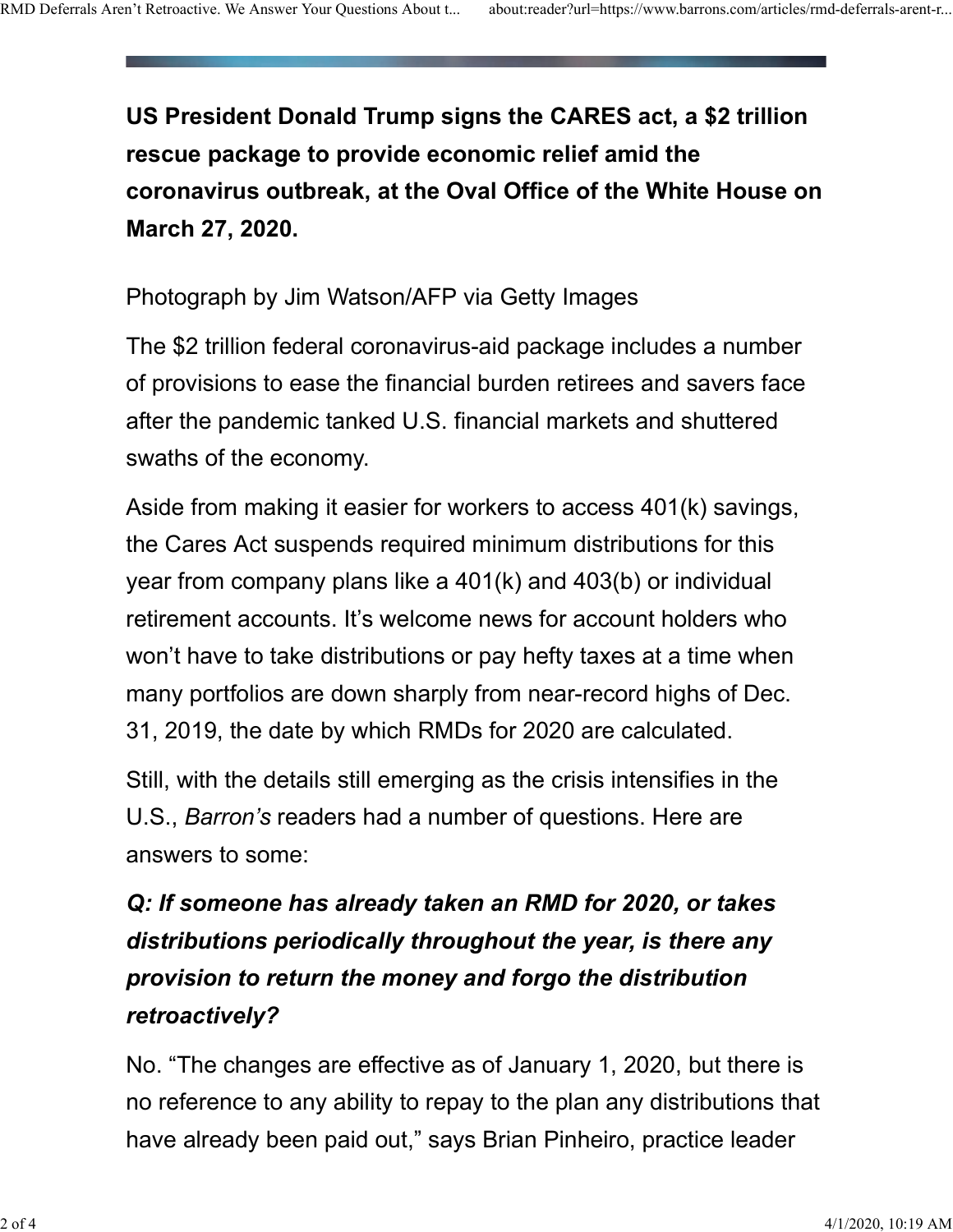for the employee benefits and executive compensation group at law firm Ballard Spahr. RMD Deferrals Aren't Retroactive. We Answer Your Questions About t... about:reader?url=https://www.barrons.com/articles/rmd-deferrals-arent-r...<br>for the employee benefits and executive compensation group at law<br>firm Ballar

> However, there may be a workaround. If a participant has already taken his or her 2020 required minimum distribution, this distribution is now eligible to be rolled over to an IRA or an eligible retirement plan—if it can be rolled over within 60 days of the distribution, says David Desmarais, a member of the American Institute of CPAs' Personal Financial Planning Executive Committee.

This workaround option isn't available to a beneficiary who has taken an RMD from an inherited IRA, according to Robbin E. Caruso, partner in the tax department of Prager Metis CPAs. What's more, taxpayers should be aware that they are limited to one 60-day rollover per 12-month period, she says.

#### Q: Are beneficiary IRAs subject to taking RMDs or can they be deferred?

"Without specifically addressing RMDs from inherited IRAs, the language of the Cares Act suggests that the provisions waiving the requirement to take minimum distributions in 2020 should also apply to inherited IRAs," says Frederick Schoenbrodt, II, principal at the law firm of Bressler, Amery & Ross.

While he notes that there may be further guidance to clarify this point, for now it seems that beneficiaries of inherited IRAs should be able to skip RMDs this year.

#### Q: To forgo RMDs in 2020, do you need to advise your custodian or will they automatically not take it?

Whether the beneficiary needs to notify the account custodian that